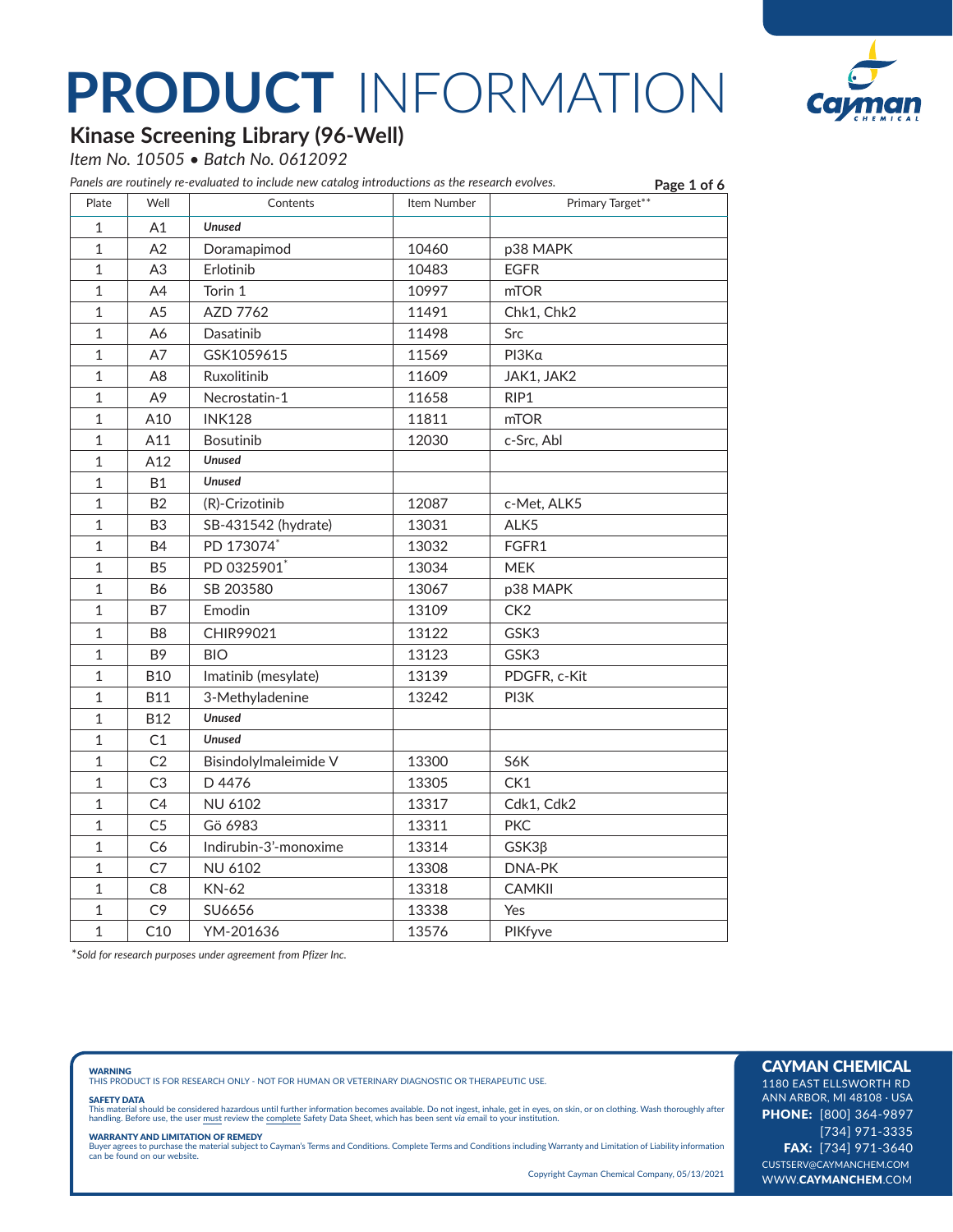

|              |                 |                                    |             | Page 2 of 6                |
|--------------|-----------------|------------------------------------|-------------|----------------------------|
| Plate        | Well            | Contents                           | Item Number | Target                     |
| $\mathbf{1}$ | C11             | ZM 447439                          | 13601       | Aurora B                   |
| $\mathbf{1}$ | C12             | <b>Unused</b>                      |             |                            |
| 1            | D <sub>1</sub>  | <b>Unused</b>                      |             |                            |
| $\mathbf{1}$ | D <sub>2</sub>  | PP242                              | 13643       | mTOR                       |
| $\mathbf{1}$ | D <sub>3</sub>  | ABT-869                            | 13653       | VEGFR family, PDGFR family |
| 1            | D <sub>4</sub>  | CAY10626                           | 13838       | PI3Ka, mTOR                |
| 1            | D <sub>5</sub>  | PHA-665752                         | 14703       | c-Met                      |
| 1            | D <sub>6</sub>  | <b>LCK Inhibitor</b>               | 15135       | LcK                        |
| 1            | D7              | <b>BI-D1870</b>                    | 15264       | <b>RSKs</b>                |
| 1            | D <sub>8</sub>  | GNE-7915                           | 16252       | LRRK2                      |
| $\mathbf{1}$ | D <sub>9</sub>  | BMS 345541 (trifluoroacetate salt) | 16667       | ΙΚΚα, ΙΚΚβ                 |
| 1            | D <sub>10</sub> | NVP-TAE226                         | 17685       | FAK, PYK2β                 |
| 1            | D <sub>11</sub> | Tie2 Kinase Inhibitor              | 17858       | Tie2                       |
| 1            | D <sub>12</sub> | <b>Unused</b>                      |             |                            |
| 1            | E1              | <b>Unused</b>                      |             |                            |
| 1            | E <sub>2</sub>  | BI-6727                            | 18193       | <b>Plks</b>                |
| $\mathbf{1}$ | E <sub>3</sub>  | Syk Inhibitor II                   | 18202       | Syk                        |
| 1            | E4              | PHA-767491 (hydrochloride)         | 18218       | Cdc7                       |
| 1            | E <sub>5</sub>  | PF-06463922                        | 18371       | <b>ALK</b>                 |
| $\mathbf 1$  | E6              | PF-562271 (besylate)               | 18499       | <b>FAK</b>                 |
| $\mathbf{1}$ | E7              | Mps1-IN-1                          | 19175       | Mps1                       |
| $\mathbf{1}$ | E8              | MLCK Inhibitor Peptide 18          | 19181       | <b>MLCK</b>                |
| $\mathbf 1$  | E9              | <b>TAS 120</b>                     | 21136       | FGFR family                |
| $\mathbf{1}$ | E10             | Apatinib                           | 21268       | VEGFR2                     |
| $\mathbf{1}$ | E11             | ARQ-092                            | 21388       | PKB/Akt                    |
| $\mathbf{1}$ | E12             | <b>Unused</b>                      |             |                            |
| $\mathbf{1}$ | F1              | <b>Unused</b>                      |             |                            |
| $\mathbf 1$  | F <sub>2</sub>  | LY2606368                          | 21490       | Chk1                       |
| $\mathbf 1$  | F3              | <b>FRAX597</b>                     | 22205       | PAK1, PAK2, PAK3           |
| $\mathbf{1}$ | F4              | KW 2449                            | 22207       | FLT3, Abl                  |
| $\mathbf{1}$ | F <sub>5</sub>  | <b>Unused</b>                      |             |                            |
| $\mathbf 1$  | F6              | LOXO-195                           | 27062       | Trk family                 |
| $\mathbf{1}$ | F7              | $U-0126$                           | 70970       | MEK1, MEK2                 |
| $\mathbf 1$  | F <sub>8</sub>  | Staurosporine                      | 81590       | <b>PKC</b>                 |
| $\mathbf{1}$ | F9              | PD 169316                          | 10006727    | p38 MAPK                   |
| $\mathbf{1}$ | F <sub>10</sub> | AS-605240                          | 10007707    | $PI3K\gamma$               |

\**Sold for research purposes under agreement from Pfizer Inc.*

### CAYMAN CHEMICAL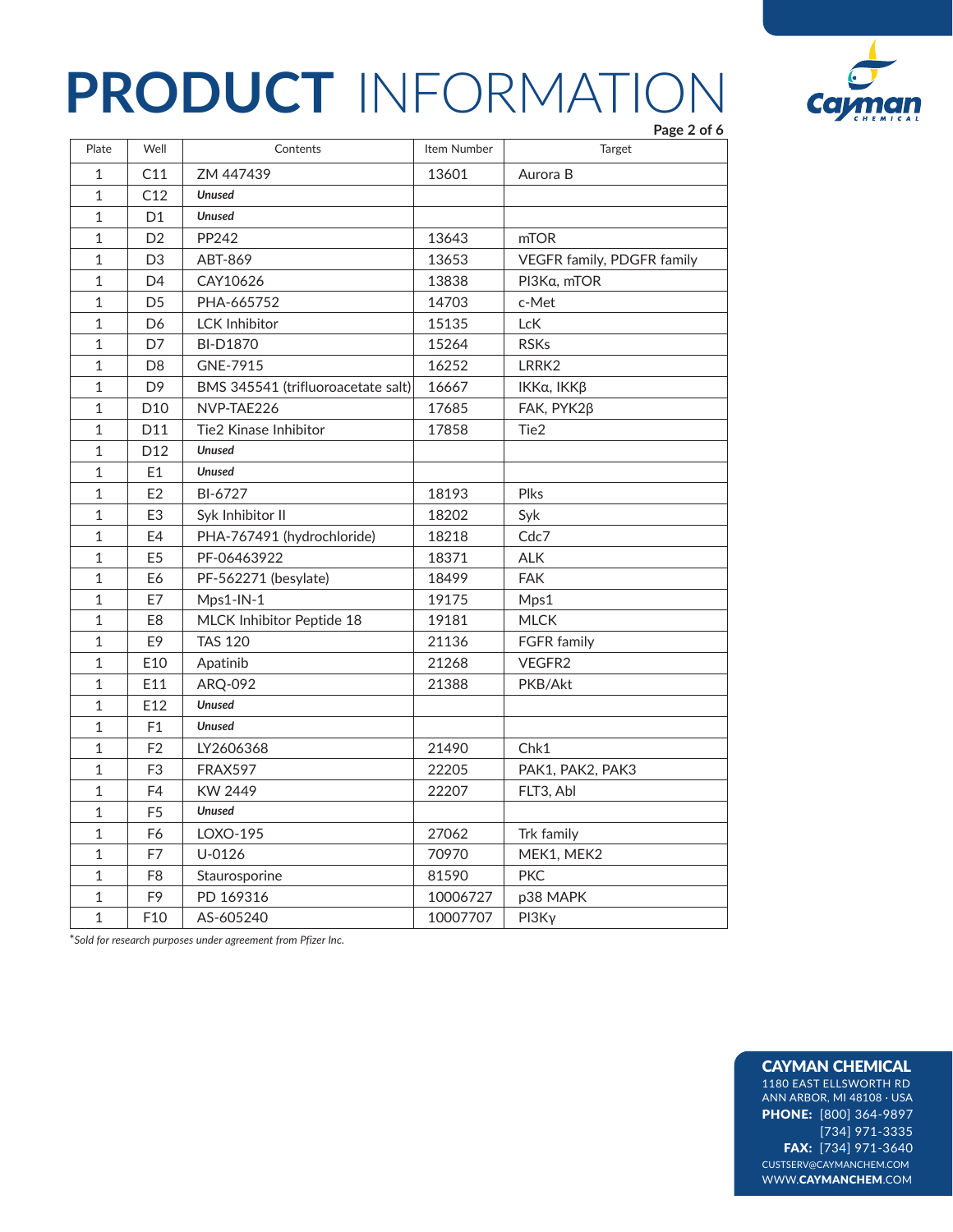|                |                 |                                |             | Page 3 of 6            |
|----------------|-----------------|--------------------------------|-------------|------------------------|
| Plate          | Well            | Contents                       | Item Number | Target                 |
| $\mathbf{1}$   | F11             | PI-103                         | 10009209    | DNA-PK, PI3K, mTOR     |
| $\mathbf{1}$   | F12             | <b>Unused</b>                  |             |                        |
| $\mathbf{1}$   | G <sub>1</sub>  | <b>Unused</b>                  |             |                        |
| $\mathbf{1}$   | G <sub>2</sub>  | Sphingosine Kinase Inhibitor 2 | 10009222    | SPHK1                  |
| $\mathbf{1}$   | G <sub>3</sub>  | $SC-1$                         | 10009557    | ERK1                   |
| $\mathbf{1}$   | G4              | (R)-Roscovitine                | 10009569    | <b>CDKs</b>            |
| 1              | G5              | $ML-9$                         | 10010236    | Multi-kinase           |
| $\mathbf{1}$   | G6              | Olomoucine                     | 10010240    | <b>CDKs</b>            |
| $\mathbf{1}$   | G7              | AG-494                         | 10010242    | <b>EGFR</b>            |
| $\mathbf{1}$   | G8              | AG-825                         | 10010243    | ErbB <sub>2</sub>      |
| 1              | G9              | SB-216763                      | 10010246    | GSK3                   |
| $\mathbf{1}$   | G10             | AG-490                         | 10010311    | JAK2                   |
| $\mathbf{1}$   | G11             | AG-183                         | 10010315    | <b>EGFR</b>            |
| $\mathbf{1}$   | G12             | <b>Unused</b>                  |             |                        |
| 1              | H1              | <b>Unused</b>                  |             |                        |
| 1              | H <sub>2</sub>  | Lavendustin C                  | 10010329    | <b>EGFR</b>            |
| 1              | H <sub>3</sub>  | SB 202190                      | 10010399    | p38 MAPK               |
| 1              | H4              | CAY10571                       | 10010400    | p38α MAPK              |
| $\mathbf{1}$   | H <sub>5</sub>  | Nilotinib                      | 10010422    | Bcr-Abl                |
| $\mathbf{1}$   | H6              | SP 600125                      | 10010466    | JNK1, JNK2, JNK3, JNKs |
| 1              | H7              | H-89 (hydrochloride)           | 10010556    | Multi-kinase           |
| $\mathbf{1}$   | H <sub>8</sub>  | AG-1296                        | 10010592    | <b>PDGFR</b>           |
| $\mathbf{1}$   | H <sub>9</sub>  | <b>WHI-P131</b>                | 10011246    | JAK3                   |
| 1              | H <sub>10</sub> | CAY10576                       | 10011249    | IΚΚε                   |
| $\mathbf{1}$   | H11             | <b>TWS119</b>                  | 10011251    | $GSK3\beta$            |
| 1              | H <sub>12</sub> | <b>Unused</b>                  |             |                        |
| $\overline{2}$ | A1              | <b>Unused</b>                  |             |                        |
| $\overline{2}$ | A2              | <b>TG003</b>                   | 10398       | CLK1, CLK4             |
| $\overline{2}$ | A <sub>3</sub>  | PLX4032                        | 10618       | <b>B-RAF</b>           |
| $\overline{2}$ | A4              | Phthalazinone pyrazole         | 10735       | Aurora A               |
| 2              | A <sub>5</sub>  | AG-879                         | 10793       | <b>BMX</b>             |
| 2              | A6              | <b>BIBF 1120</b>               | 11022       | Multi-kinase           |
| $\overline{2}$ | A7              | SMI-4a                         | 11029       | <b>PIMs</b>            |
| $\overline{2}$ | A8              | AS-703026                      | 11226       | MEK1, MEK2             |
| $\overline{2}$ | A <sub>9</sub>  | Chelerythrine (chloride)       | 11314       | <b>PKC</b>             |
| $\overline{2}$ | A10             | R406                           | 11422       | Syk                    |
|                |                 |                                |             |                        |

# Cay

### CAYMAN CHEMICAL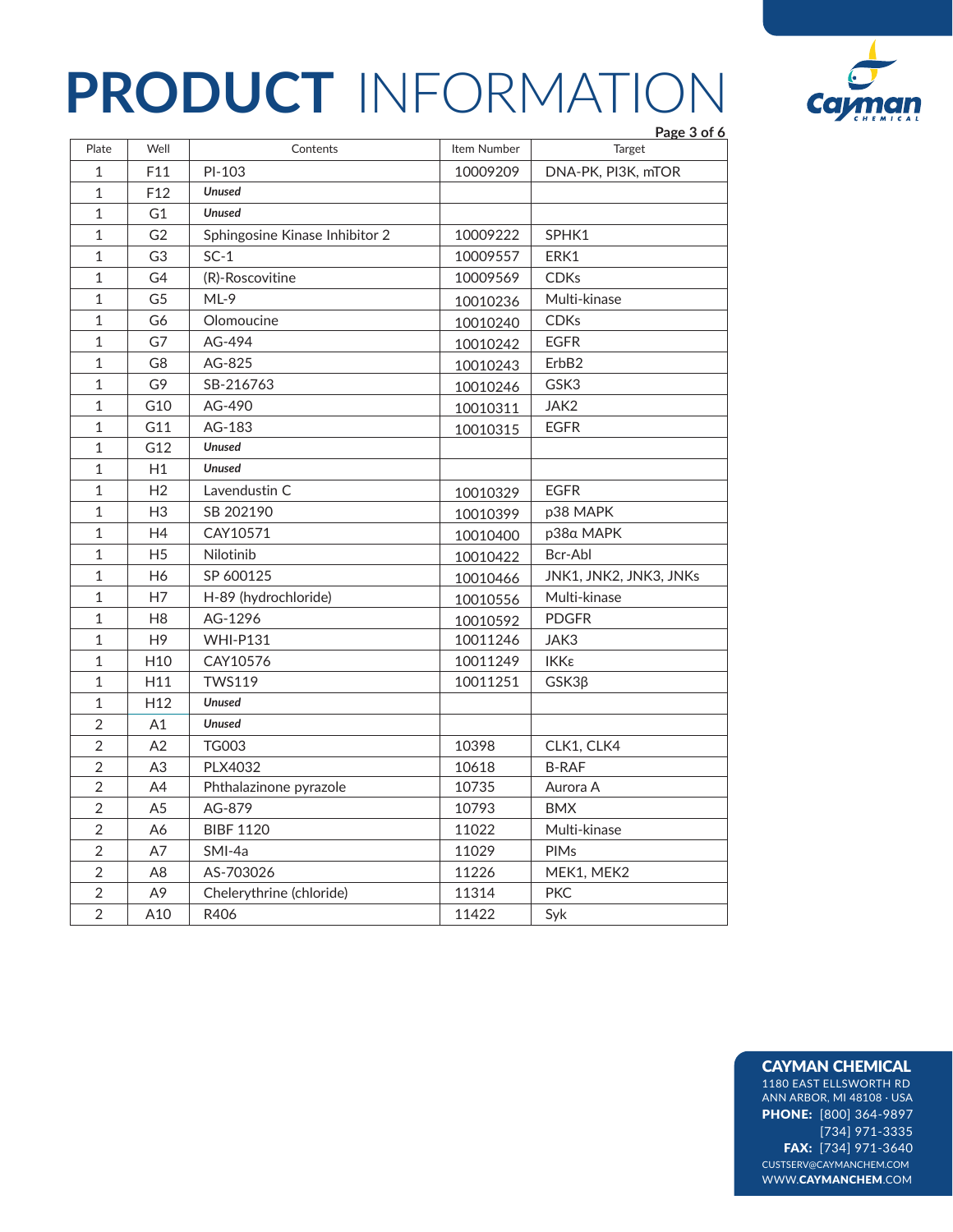

|                |                 |                                   |             | Page 4 of 6            |
|----------------|-----------------|-----------------------------------|-------------|------------------------|
| Plate          | Well            | Contents                          | Item Number | Target                 |
| $\overline{2}$ | A11             | Canertinib (hydrochloride)        | 12076       | <b>EGFR</b>            |
| $\overline{2}$ | A12             | <b>Unused</b>                     |             |                        |
| $\overline{2}$ | Β1              | <b>Unused</b>                     |             |                        |
| $\overline{2}$ | <b>B2</b>       | $VX-702$                          | 13108       | p38 MAPK               |
| 2              | B <sub>3</sub>  | Sunitinib (malate)                | 13159       | FLK1, PDGFRß           |
| $\overline{2}$ | <b>B4</b>       | Bisindolylmaleimide I             | 13298       | <b>PKC</b>             |
| $\overline{2}$ | B <sub>5</sub>  | H-9 (hydrochloride)               | 13312       | <b>PKG</b>             |
| $\overline{2}$ | B6              | <b>KN-93</b>                      | 13319       | <b>CAMKII</b>          |
| $\overline{2}$ | <b>B7</b>       | CGP 57380                         | 13322       | MNK1                   |
| $\overline{2}$ | B <sub>8</sub>  | (S)-Glycyl-H-1152 (hydrochloride) | 13332       | <b>ROCK-II</b>         |
| $\overline{2}$ | B <sub>9</sub>  | Bisindolylmaleimide IX (mesylate) | 13334       | GSK3, PKC              |
| $\overline{2}$ | <b>B10</b>      | LY364947                          | 13341       | ALK5                   |
| $\overline{2}$ | <b>B11</b>      | CAY10621                          | 13371       | SPHK1                  |
| $\overline{2}$ | <b>B12</b>      | <b>Unused</b>                     |             |                        |
| $\overline{2}$ | C1              | <b>Unused</b>                     |             |                        |
| $\overline{2}$ | C2              | AS-041164                         | 13622       | PI3Ky                  |
| $\overline{2}$ | C <sub>3</sub>  | NVP-AEW541 (hydrochloride)        | 13641       | $IGF-1R$               |
| $\overline{2}$ | C <sub>4</sub>  | CAY10622                          | 13687       | ROCK-I, ROCK-II        |
| $\overline{2}$ | C <sub>5</sub>  | 17β-hydroxy Wortmannin            | 13812       | PI3K                   |
| $\overline{2}$ | C6              | SU 6668                           | 13873       | Aurora B               |
| $\overline{2}$ | C7              | BMS-536924                        | 14666       | IGF-1R, InsR           |
| $\overline{2}$ | C8              | BX-912                            | 14708       | PDK1                   |
| $\overline{2}$ | C9              | Vatalanib (hydrochloride)         | 14868       | <b>VEGFR</b> family    |
| $\overline{2}$ | C10             | <b>KRN 633</b>                    | 14871       | <b>VEGFR</b> family    |
| $\overline{2}$ | C11             | CRT0066101 (hydrochloride)        | 15337       | <b>PKD</b>             |
| $\overline{2}$ | C12             | <b>Unused</b>                     |             |                        |
| $\overline{2}$ | D <sub>1</sub>  | <b>Unused</b>                     |             |                        |
| $\overline{2}$ | D <sub>2</sub>  | GNF-5                             | 16254       | Bcr-Abl                |
| $\overline{2}$ | D <sub>3</sub>  | AZ191                             | 17693       | DYRK1B                 |
| $\overline{2}$ | D <sub>4</sub>  | Afuresertib (hydrochloride)       | 17988       | PKB/Akt                |
| $\overline{2}$ | D <sub>5</sub>  | GSK2334470                        | 18095       | PDK1                   |
| $\overline{2}$ | D6              | <b>JNK Inhibitor XVI</b>          | 18096       | JNK1, JNK2, JNK3, JNKs |
| $\overline{2}$ | D7              | BMS-777607                        | 18517       | Axl family, Met family |
| $\overline{2}$ | D <sub>8</sub>  | <b>URMC-099</b>                   | 19147       | LRRK2, MLKs            |
| $\overline{2}$ | D <sub>9</sub>  | <b>BGJ398</b>                     | 19157       | <b>FGFR</b> family     |
| $\overline{2}$ | D <sub>10</sub> | WZ4003                            | 19177       | NUAK1, NUAK2           |

### CAYMAN CHEMICAL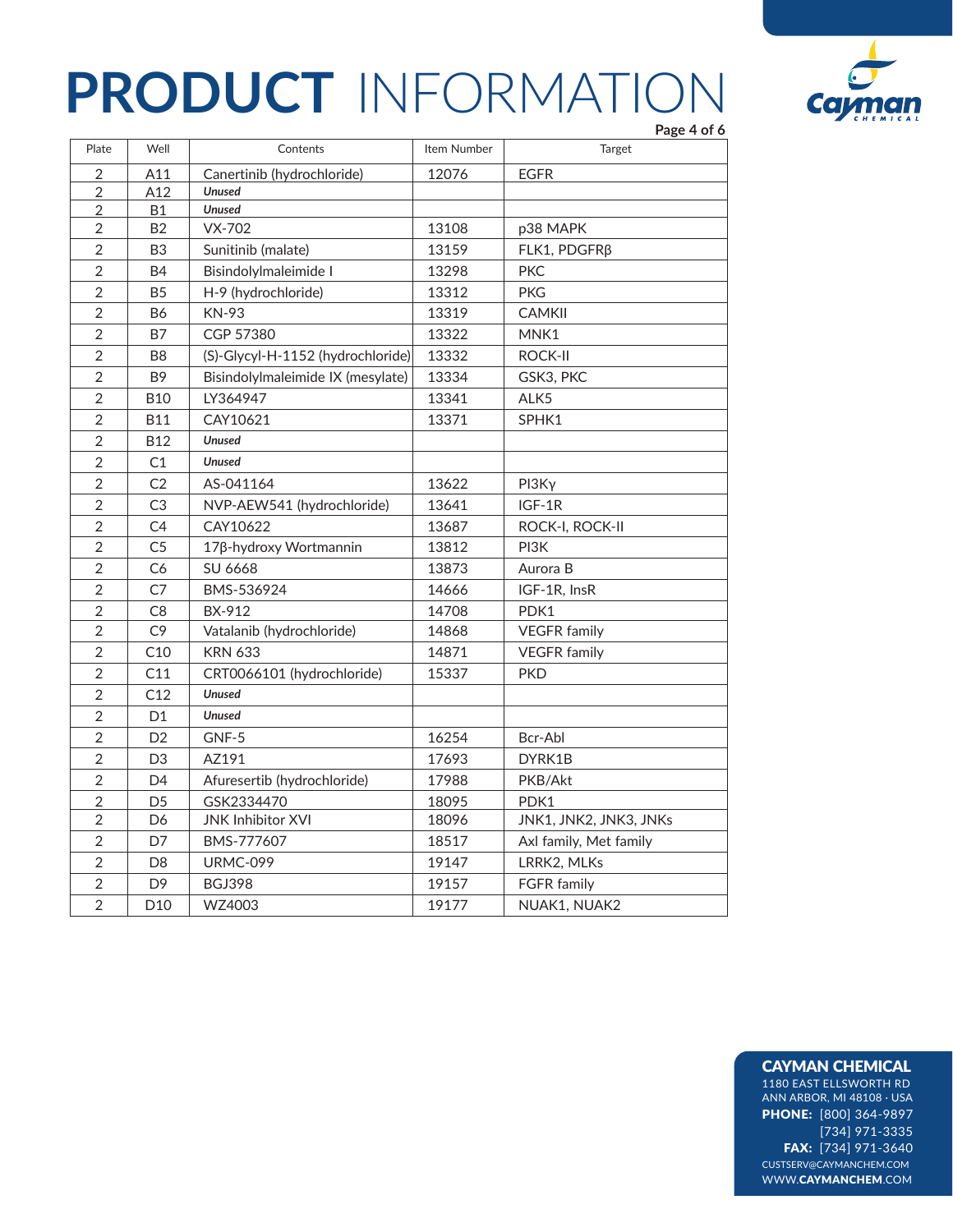

|                |                 |                            |             | Page 5 of 6       |
|----------------|-----------------|----------------------------|-------------|-------------------|
| Plate          | Well            | Contents                   | Item Number | Target            |
| $\overline{2}$ | D11             | AP26113                    | 19778       | <b>ALK</b>        |
| $\overline{2}$ | D12             | <b>Unused</b>              |             |                   |
| 2              | E1              | <b>Unused</b>              |             |                   |
| $\overline{2}$ | E2              | AZ 3146                    | 19991       | Mps1              |
| $\overline{2}$ | E <sub>3</sub>  | AZD 1208                   | 20235       | <b>PIMs</b>       |
| $\overline{2}$ | E <sub>4</sub>  | $RPI-1$                    | 20384       | <b>RET</b>        |
| $\overline{2}$ | E <sub>5</sub>  | LDN-211904                 | 20453       | EphB3             |
| $\overline{2}$ | E <sub>6</sub>  | BMS-5                      | 21072       | LIMK1, LIMK2      |
| $\overline{2}$ | E7              | <b>UNC569</b>              | 22966       | Axl family        |
| $\overline{2}$ | E <sub>8</sub>  | <b>XMD16-5</b>             | 23353       | TNK <sub>2</sub>  |
| $\overline{2}$ | E <sub>9</sub>  | Tilfrinib                  | 25647       | BRK/PTK6          |
| $\overline{2}$ | E10             | AZD 0156                   | 25648       | <b>ATM</b>        |
| $\overline{2}$ | E11             | LOXO-101                   | 27056       | Trk family        |
| $\overline{2}$ | E12             | <b>Unused</b>              |             |                   |
| $\overline{2}$ | F1              | <b>Unused</b>              |             |                   |
| $\overline{2}$ | F <sub>2</sub>  | Y-27632 (hydrochloride)    | 10005583    | <b>ROCK-I</b>     |
| $\overline{2}$ | F <sub>3</sub>  | Leelamine                  | 10006148    | <b>PDK</b>        |
| $\overline{2}$ | F <sub>4</sub>  | <b>TGX-221</b>             | 10007349    | PI3K p110β        |
| $\overline{2}$ | F <sub>5</sub>  | (S)-H-1152 (hydrochloride) | 10007653    | <b>ROCK</b>       |
| $\overline{2}$ | F <sub>6</sub>  | JNJ-10198409               | 10008131    | <b>PDGFR</b>      |
| $\overline{2}$ | F7              | CAY10505                   | 10009078    | CK <sub>2</sub>   |
| $\overline{2}$ | F <sub>8</sub>  | PIK-75 (hydrochloride)     | 10009210    | <b>PI3K p110α</b> |
| $\overline{2}$ | F <sub>9</sub>  | Sorafenib                  | 10009644    | Raf-1             |
| $\overline{2}$ | F10             | CAY10561                   | 10010043    | ERK <sub>2</sub>  |
| $\overline{2}$ | F11             | PI3-Kinase a Inhibitor 2   | 10010177    | PI3Ka             |
| $\overline{2}$ | F <sub>12</sub> | <b>Unused</b>              |             |                   |
| $\overline{2}$ | G <sub>1</sub>  | <b>Unused</b>              |             |                   |
| $\overline{2}$ | G <sub>2</sub>  | Erbstatin analog           | 10010238    | <b>EGFR</b>       |
| $\overline{2}$ | G3              | Kenpaullone                | 10010239    | CDKs, GSK3ß       |
| 2              | G4              | AG-1478                    | 10010244    | <b>EGFR</b>       |
| $\overline{2}$ | G <sub>5</sub>  | H-8 (hydrochloride)        | 10010249    | PKA, PKG          |
| $\overline{2}$ | G6              | LFM-A13                    | 10010265    | <b>BTK</b>        |
| $\overline{2}$ | G7              | SC-514                     | 10010267    | IKK <sub>2</sub>  |
| $\sqrt{2}$     | G8              | RG-13022                   | 10010309    | <b>EGFR</b>       |
| $\overline{2}$ | G9              | GW 5074                    | 10010368    | Raf-1             |

### CAYMAN CHEMICAL